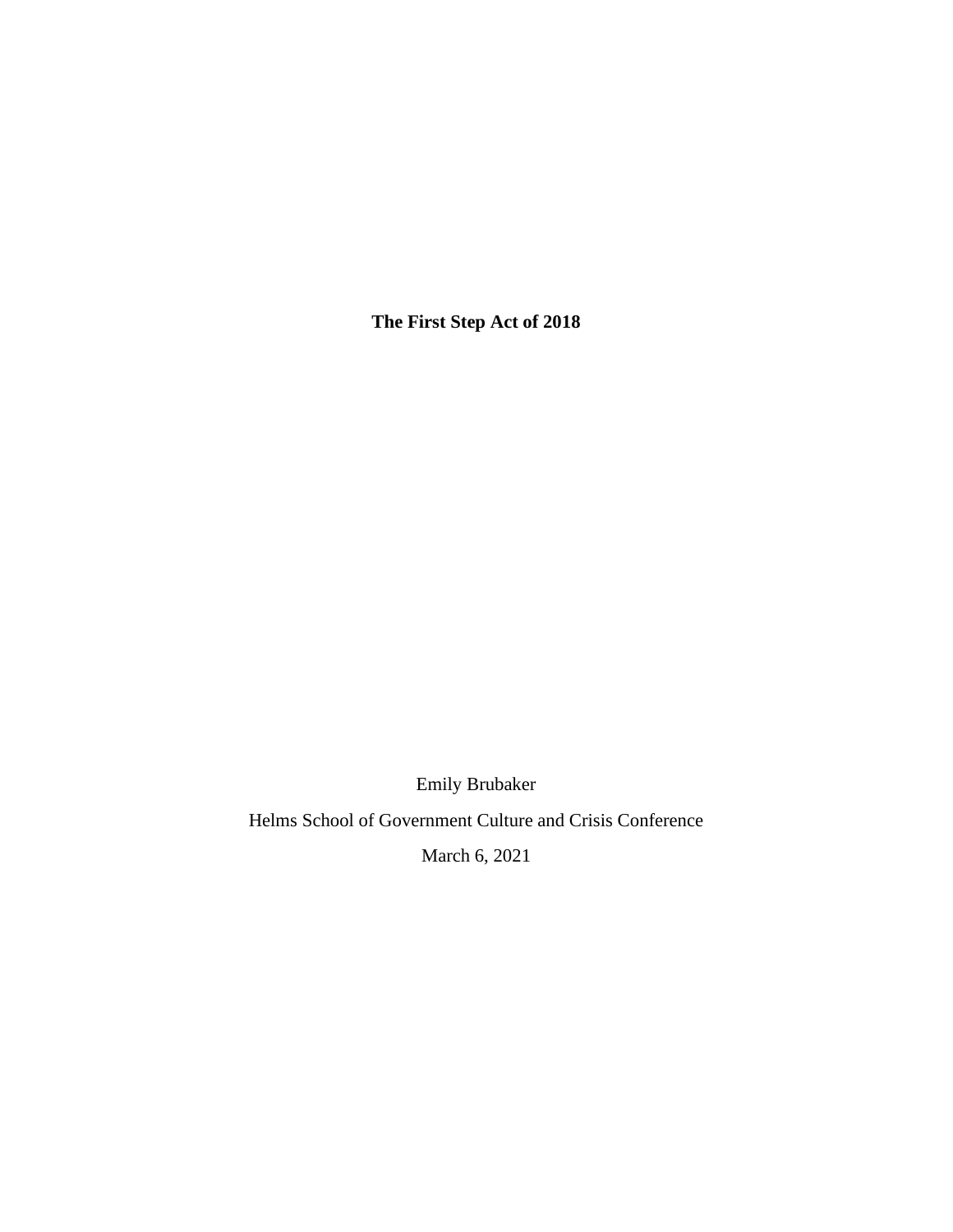My name is Emily Brubaker, and I am 23 years old. I am from Lancaster, Pennsylvania. I received a Bachelor of Arts in Psychology degree from Messiah University in May of 2020. I also obtained minors in sociology and criminology. Currently, I am working on my Master of Science in Criminal Justice degree from Liberty University Online, and I will be graduating in May of 2022.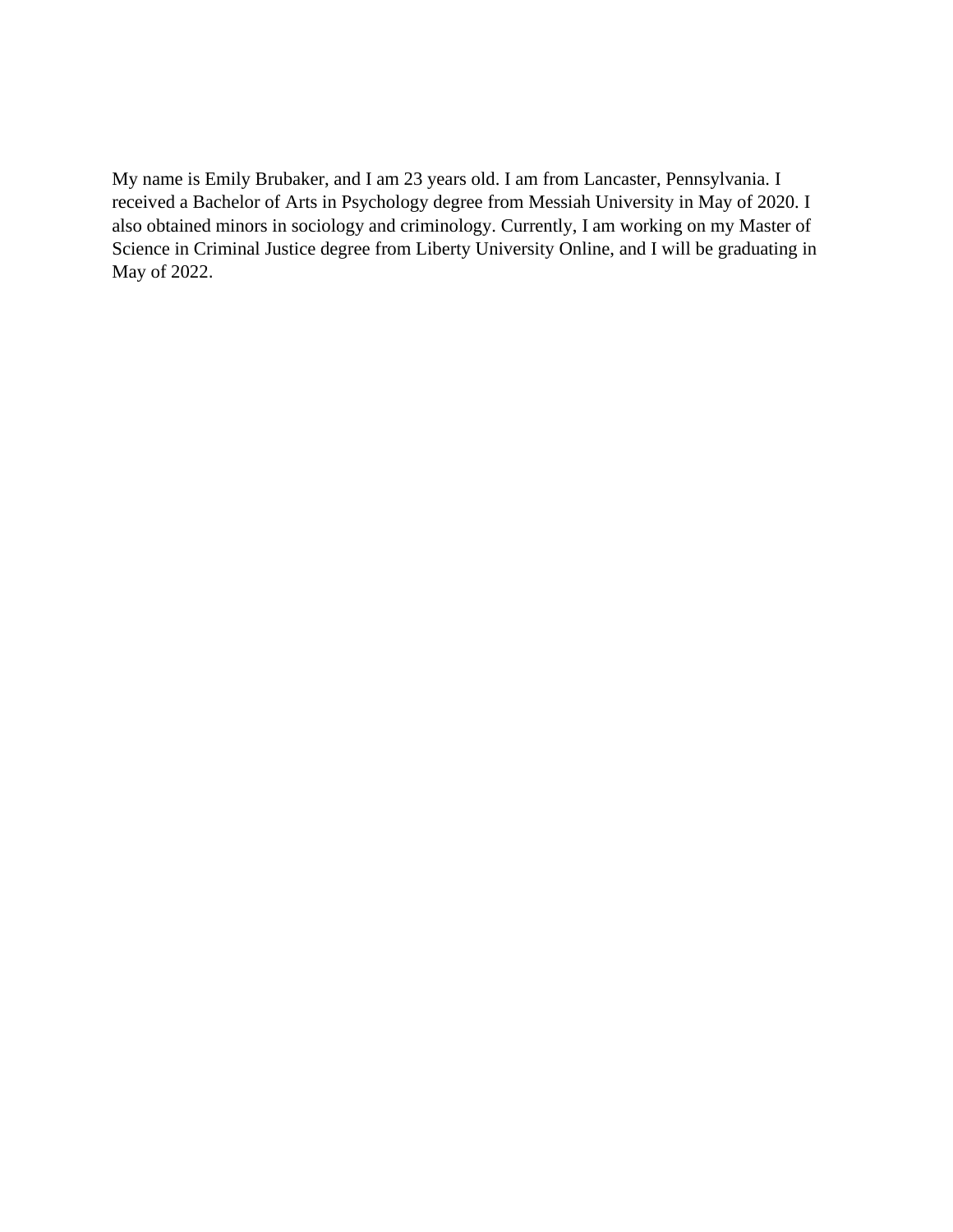## The First Step Act of 2018

The Trump Administration signed into law the Formerly Incarcerated Reenter Society Transformed Safely Transitioning Every Person Act or the First Step Act (FSA) on December 21, 2018. The bill is the product of several years of congressional debate regarding what might be done to reduce the overall size of the federal prison population while implementing mechanisms to maintain the safety of the public (James, 2019). In addition, it is the most significant piece of criminal justice reform legislation to pass since the introduction of the Sentencing Reform and Corrections Act (SRCA) in 2017 (Gill, 2018). FSA was devised by the United States House of Representatives Hakeem Jeffries (D-NY) and Doug Collins (R-GA) with the hope that an incremental criminal justice reform package would be passed. Initially, the bill simply improved upon the prison reform mandates in SRCA; however, Senators Chuck Grassley (Iowa) and Dick Durbin (Illinois) insisted the bill had to include sentencing reforms if it were to pass in the House. After further alterations to accommodate the senators' recommendations, FSA passed by a bipartisan vote of 360 to 59 in the House of Representatives, which marked a significant bipartisan victory for criminal justice reform and a momentous triumph for the Trump Administration. Although FSA is a significant beginning piece of legislation in criminal justice reform, proper implementation and further provisions are necessary for the act to achieve its desired objectives.

Essentially, there are three notable components of the act: (1) sentencing reforms as a result of adjustments to penalties for some federal offenses, (2) the reauthorization of the Second Chance Act of 2007, and (3) the development of a risk and needs assessment system to be established at the BOP. Ultimately, the main objectives of the risk and needs assessment are for BOP to evaluate each federal prisoners' recidivism risk and to then reduce that risk by placing prisoners in productive activities and programs. A prisoner who successfully completes a recidivism reduction program may earn additional time credits, which will enable them to be assigned to pre-release custody earlier than was previously permitted. One stipulation of FSA, however, is that prisoners convicted of crimes categorized as espionage, human trafficking, terrorism, violent, sex and sexual exploitation, high-level drug offenses, certain fraud, and repeat felon in possession of firearms are ineligible to receive additional time credits. Although some prisoners cannot earn additional time credits, they are able to obtain other benefits, such as additional visitation time, if they complete a recidivism reduction program, successfully. Therefore, there is still an incentive for individuals to enroll in a recidivism reduction program even if the end result is not early release.

As stated above, one of the notable components of the act is sentencing reforms as a result of adjustments to penalties for some federal offenses. First, FSA reforms 18 U.S.C. 924(c), which is also known as "stacking." Previously, federal law required consecutive five-, seven-, ten-, and thirty-year mandatory minimum sentences for brandishing, discharging, or possessing a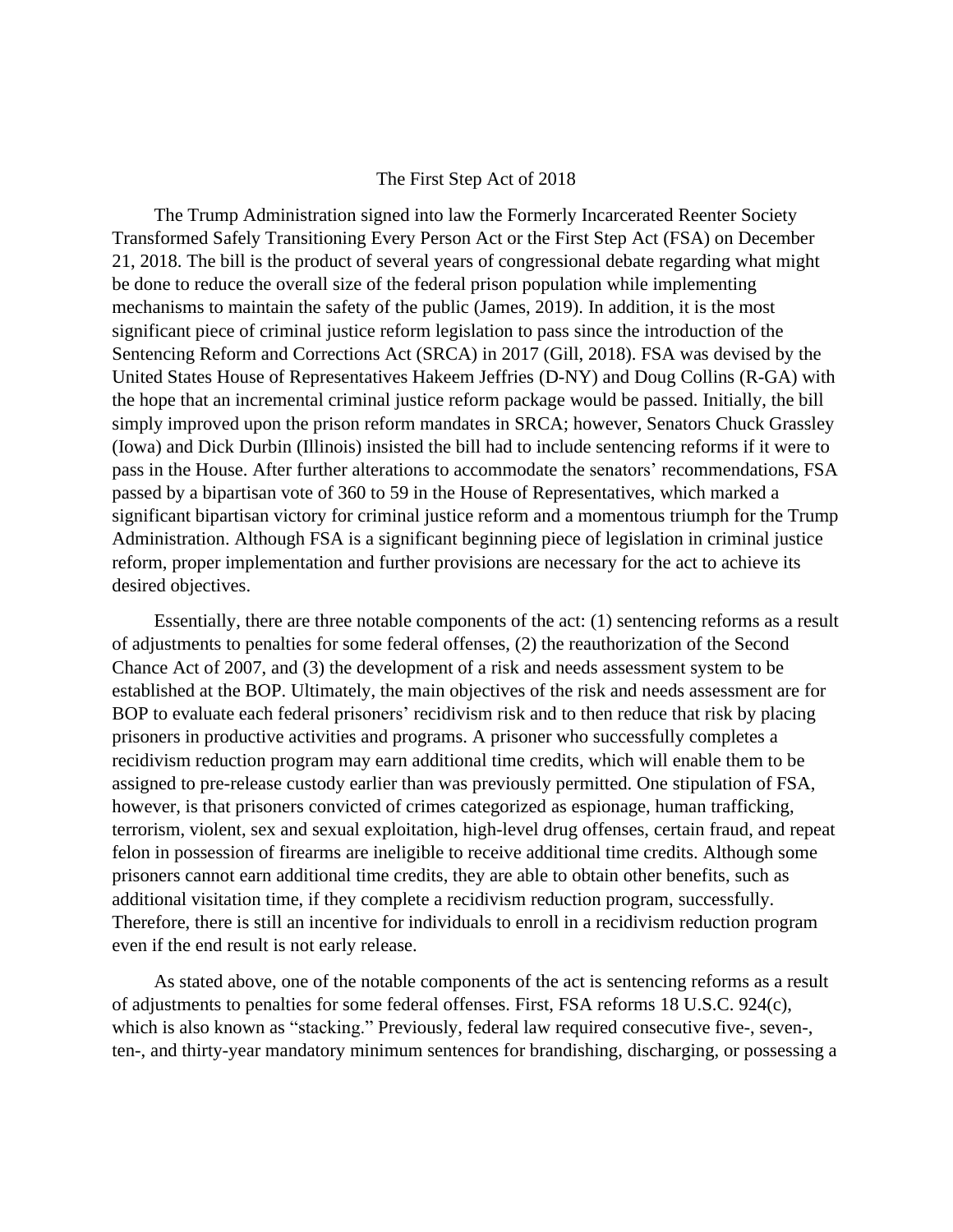firearm during the course of a violent crime or a drug trafficking crime. The requirement to "stack" the penalties was necessary even when the criminal charges arose from one offense or a single indictment, which resulted in obsessive punishments. For example, a man, named Frederick Turner, was given a forty-year sentence for simply delivering a firearm to a confidential informant during his involvement in a drug conspiracy. At the time of the crime, Turner was a low-level, first-time offender who was consumed by his addiction. The reform provision of SRCA clarified that twenty-five-year sentences for second or subsequent offenses could only be applied when the prior conviction was finalized before the appointment of the current offense. Out of all the proposed sentencing reforms in FSA, the revision of "stacking" is considered to be the least controversial.

The second significant sentencing reform is changes to mandatory minimums for certain drug offenses (James, 2019). When an offender has one prior qualifying conviction, FSA lowers the 20-year mandatory minimum to a 15-year sentence. Furthermore, when an individual has two or more qualifying convictions, the act reduces the mandatory minimum of a life sentence to a 25-year mandatory minimum. In addition, FSA alters the prior conviction criteria that mandate how mandatory minimum sentences are applied. Now, the prior convictions of the offender must be classified as either a serious violent felony or a serious drug felony rather than simply a felony drug offense. Finally, the last considerable sentencing reform is the expansion of the safety valve. Under the safety valve initiative, judges can sentence low-level, nonviolent drug offenders to periods of imprisonment that are lower than the associated mandatory minimum. Previously, the safety valve provision was only applied to offenders with nearly spotless criminal records; however, FSA now allows drug offenders with minor criminal records to be eligible for the provision.

The third noteworthy component of the act is the reauthorization of the Second Chance Act of 2007 (SCA). SCA, itself, reauthorized the Omnibus Crime Control and Safe Streets Act of 1968 (OCCSSA), which used grant funding to promote thorough planning and collaborative delivery of rehabilitative services to individuals recently released from prison (Nelson & Turetsky, 2008). Essentially, SCA reauthorized, but did not appropriate, \$300 million in grants to operate successful reentry programs. The act authorized \$20 million to reentry courts, \$40 million for grant projects to provide mentoring, transitional services, and job training, \$110 million to juvenile and adult offender local and state reentry demonstration programs, and \$130 million to education and training, mentoring, and substance abuse treatment. Under FSA, the reauthorization of SCA requires the National Institute of Justice (NIJ) to assess grants implemented by the United States Department of Justice (DOJ) to support recidivism reduction and reentry programs at the local, tribal, state, and federal levels. NIJ must complete the assessment within five years and is required to identify the goals of SCA's programs, such as education, employment, housing, and public safety. Therefore, the reauthorization of SCA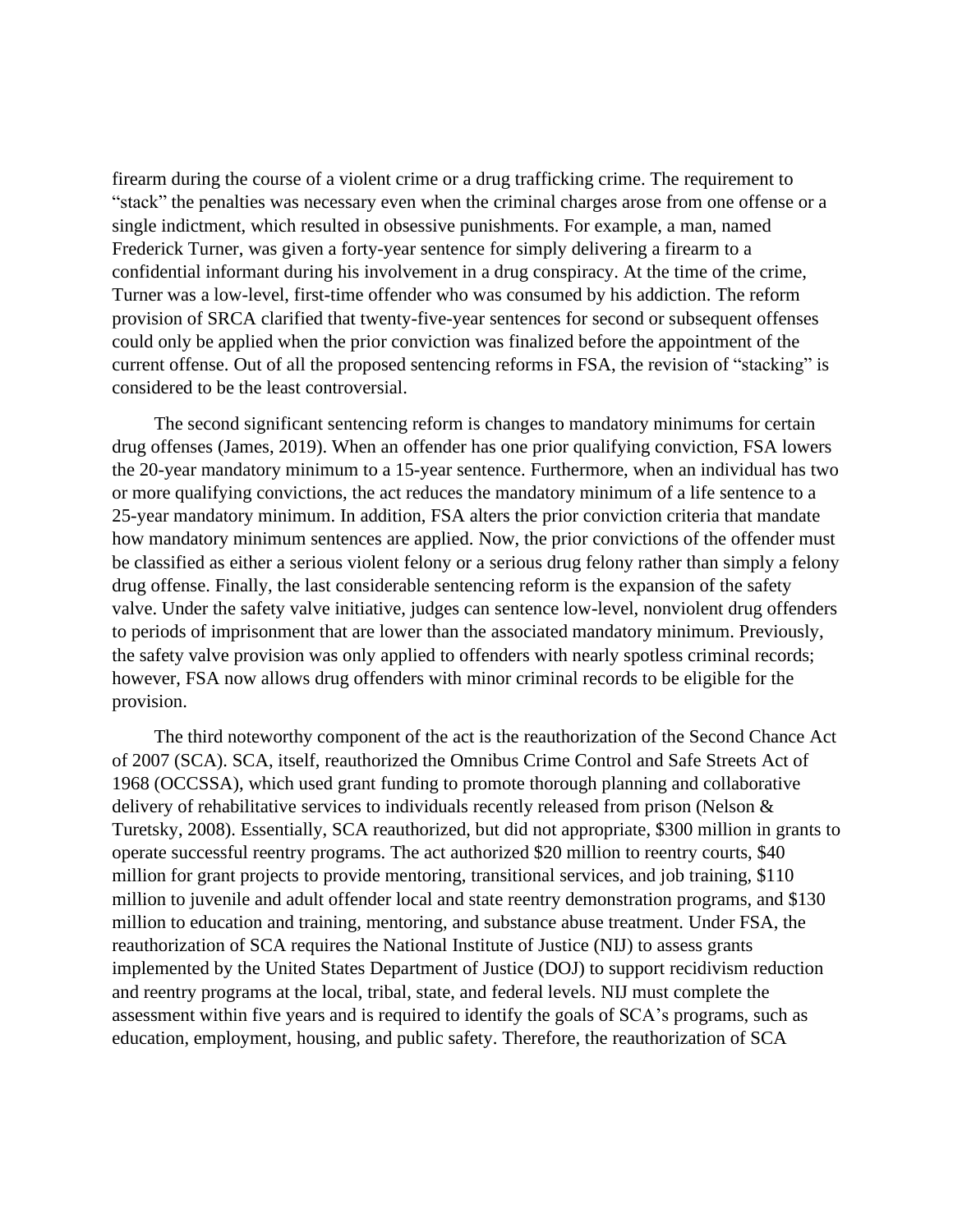enables successful reentry programs and recidivism reduction initiatives to continue receiving funding, which will ensure offenders are taught the skills necessary to prosper upon their release.

Equally important, however, are several other lesser-known components of FSA. In 2007, Congress signed into law SCA and directed the BOP to initiate a two-year program aimed at assessing the efficacies of earlier releases to community supervision for elderly offenders. In 2010, the program expired, and the final results indicated that only 71 out of 885 applicants were accepted for early release, which led Congress to question the BOP's definition of an eligible applicant. Under FSA, Section 231(g) of SCA is reauthorized for the 2019-2023 fiscal years, and it redefines "elderly" to be 60 years old rather than the previous requirement of 65 years old. In addition, the time-served requisite no longer mandates a 10-year minimum, and an offender only has to serve two-thirds of his or her sentences rather than 75 percent before applying for early release. Also, "terminally ill offenders" who are deemed to be suffering from "terminal illnesses" by a BOP-approved physician are now included in the eligibility pool, especially if they are in need of healthcare at an intermediate care facility, a nursing home, or an assisted living facility. Furthermore, a terminally ill prisoner has no time-served threshold and cannot be disqualified even if they are serving a life sentence.

Next, is compassionate release, which under 18 U.S.C. 3582(c)(1)(A) gives courts the authority to reduce sentences for "extraordinary and compelling reasons" (Bussert, 2019). Previously, the BOP sparingly used its authority to accept compassionate release petitions submitted by federal offenders. In short, if institution staff deem a prisoner eligible for a reduction in sentence, they prepare a petition for the warden, which states their reasoning for the motion. Then, the warden submits the request to the Director of the BOP who, in turn, will ask the United States Attorney for the district, in which the prisoner is held, to file a motion with the sentencing judge and recommend a reduction in sentence (RIS). Before the passage of FSA, a court's jurisdiction was dependent upon the BOP initiating a RIS petition. In an effort to increase the BOP's use of compassionate release, the act allows prisoners to have access to the courts by submitting their applications directly to them. Now, inmates are less likely to be restricted by the BOP's precise definition of what constitutes a "compelling and extraordinary" reason, which led to too many denials of compassionate release motions in the past.

The final, lesser well-known yet excruciatingly important component of FSA is the prohibition of the use of restraints on pregnant prisoners. The act forbids the use of restraints from the time a woman's pregnancy is confirmed until the end of postpartum recovery, which is at least 12 weeks after birth. There are exceptions, such as when the individual presents a serious risk of harm to herself or others, is considered a flight risk, or medical professionals deem the use of restraints appropriate. Even in such circumstances, however, the restraints must be as least restrictive as possible and may not be wrapped around the legs or waist, the ankles, or cause the woman's hands to be restrained behind her back. All in all, the three components just mentioned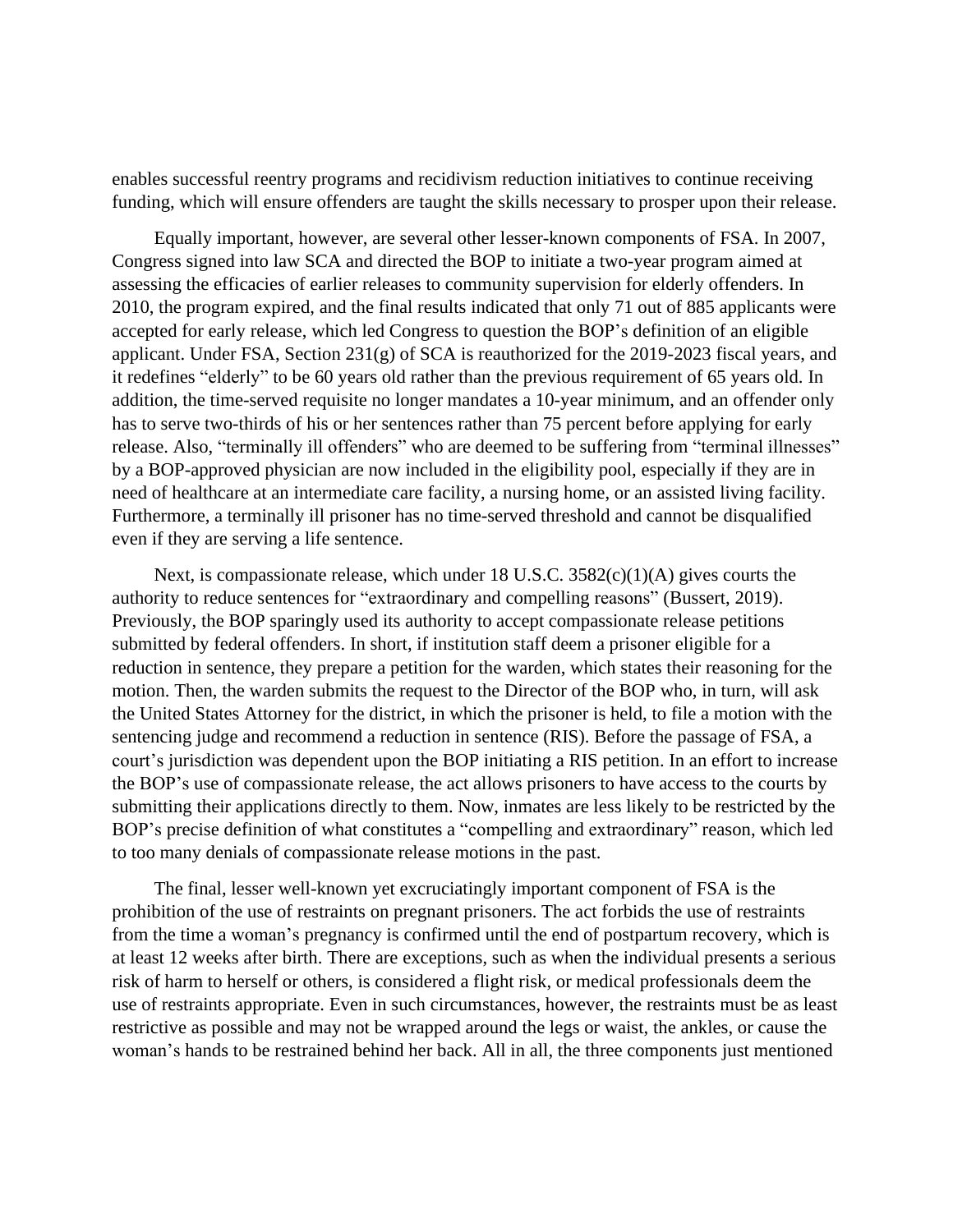are not as well-known as the provisions, which include sentencing reforms, the reauthorization of SCA, or the development of a risk and needs assessment system. Nonetheless, the three elements are a prominent step towards ensuring that all individuals are afforded equal rights and protection, regardless of their incarceration.

The passage of FSA marks a prominent achievement for individuals, grass-roots groups, and politicians from both sides of the aisle (Young, 2019). Republicans and Democrats alike are calling the bill a breakthrough, but even more revealing is the endorsement by conservative and far-right groups, such as the Cato Institute, Americans for Prosperity, the Federal Correctional Officers' Union, and the Fraternal Order of Police (Robinson & Soto, 2019). The newfound concern for criminal justice reform appears to include an assortment of conservative and liberal corporate-funded foundations like The Heritage Foundation, the Koch Brothers, and the foundations of Ford, MacArthur, Rockefeller, Soros, Carnegie, Kellogg, and Mellon. Essentially, FSA represents a culmination of state and federal lawmakers who urged Congress to respond to the country's most prominent criminal justice issue: mass incarceration (Todd, 2019).

According to the United States Bureau of Justice Statistics, in 2018, an estimated 2 million people were imprisoned within the country. On average, the United States incarcerates 693 individuals for every 100,000 citizens, which places America as the eleventh highest incarcerator in the world. The phenomenon has been a direct result of the transition from a rehabilitative criminal justice system to a retributive one. In the 1990s, the War on Drugs' legislation implemented "tough on crime" mandates, such as mandatory minimum sentencing. Under the mandatory minimum sentencing structure, judges have no discretion to evaluate each offense on a case-by-case basis, which forces them to punish all individuals in an identical manner. Therefore, the consensus among legal professionals and criminal justice reform advocates is that the United States' high prison incarceration rates are the result of the "tough on crime" mandates.

Judge Tracie A. Todd of Alabama conducted a research study to examine the significance of a judge's role in sentencing and how it contributes to the mass incarceration issue. The reason being, state and federal judges are responsible for adjudicating cases and imposing sentences; however, state officials impose the most criminal sentences. In 2017, 75,861 criminal cases were filed in federal court compared to an estimated 14 million in state court systems. Todd serves as a State of Alabama Circuit Court Judge for the Tenth Judicial Circuit Criminal Division, so her report focuses on judges in Alabama as well as Massachusetts. Evidently, Alabama has one of the highest rates of incarceration in the country compared to its New England counterpart, which has one of the lowest. The Commonwealth of Massachusetts has a population of about 7 million and incarcerates roughly 330 individuals for every 100,000 people. On the other hand, Alabama's population amounts to roughly 5 million people and incarcerates approximately 987 people for every 100,000 citizens. In order to eliminate the mass incarceration problem, Todd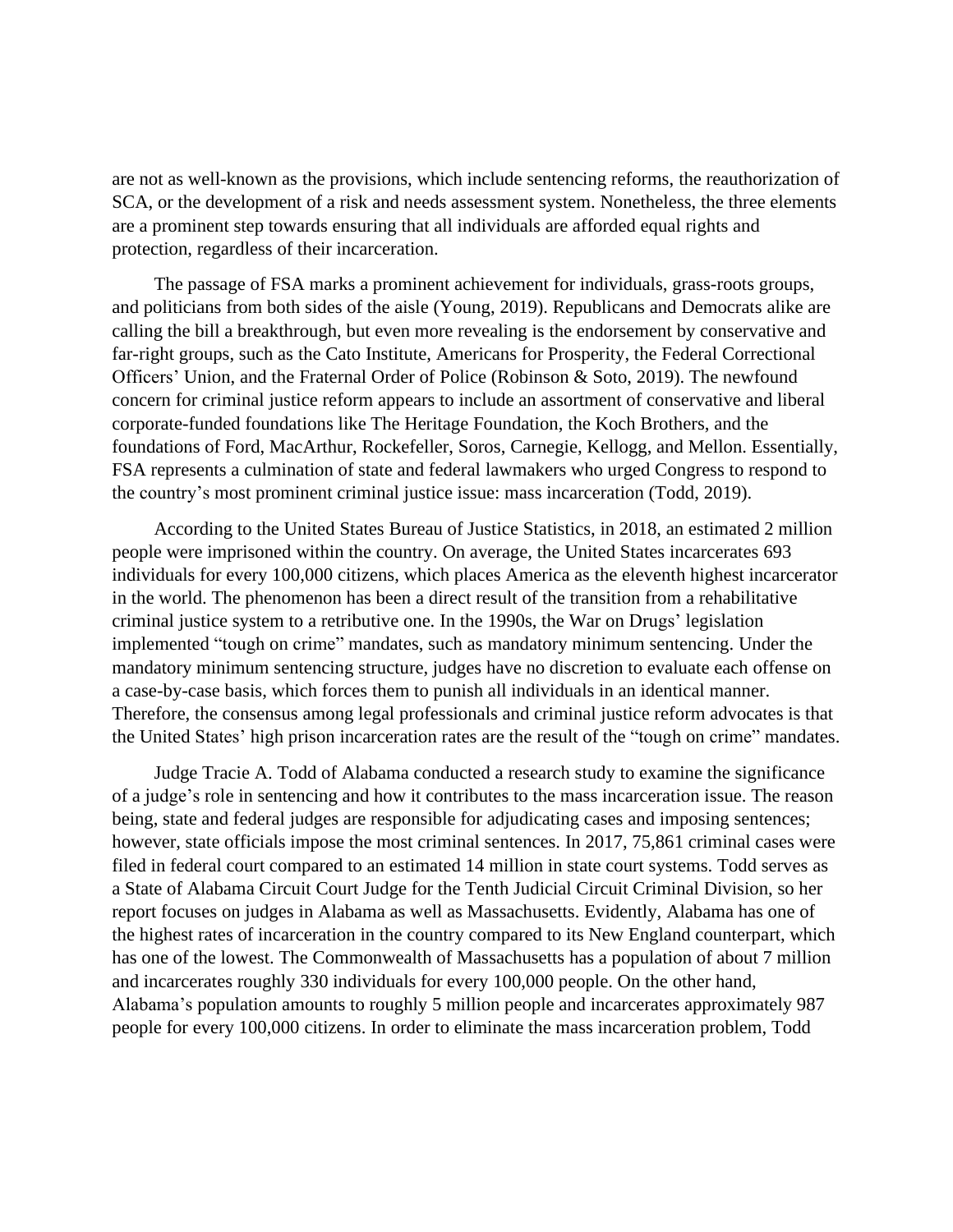concludes that criminal justice reform legislation, such as FSA, must include the emendation of mandatory minimums sentencing guidelines.

The problem of mass incarceration is a compelling reason to devise legislation like FSA but reducing recidivism and improving public safety are convincing incentives as well (Whetzel & Johnson, 2019). In 2014, Congress established the Charles Colson Task Force on Federal Corrections to identify the causes of mass incarceration and to amass information on effective recidivism reduction programs. The Task Force was a culmination of bi-partisan members whose efforts were informed by research, which demonstrated that intensive programming was most effective when reserved for high-risk inmates and that long sentences did not improve the goals of public safety. After a year, the Task Force's final report was produced in collaboration with the Urban Institute and included the following recommendations: reinvest savings to support the expansion of necessary supervision, programs, and treatment, ensure successful reintegration by using evidence-based practices and supervision and support, reserve the use of prison for people convicted of the most serious crimes, enhance the coordination, performance, accountability, and transparency of federal correctional agencies, incentivize participation in risk reduction programming, and promote a culture of safety and rehabilitation in federal facilities. Overall, FSA encompasses many of the Task Force's recommendations; however, the implementation of the act will prove whether the totality of the suggestions and the Congressional intent are achieved.

Although FSA is a transformative piece of legislation, there are still those scholars and legislators who believe it falls short considering it does not benefit individuals outside of the federal corrections system. Furthermore, it does not reach enough people at the federal level and not enough relief is given to those it does apply to (Young, 2019). Mark Holden, counsel to Koch Industries and an influential member in the passage of FSA, says a second and third act is necessary to encompass all of the reforms needed. Holden identifies five provisions that need to be included in future legislation: increased judicial discretion at sentencing, reentry reform, prosecutorial reform, effective assistance of counsel from the first day of contact with the offender, asset forfeiture (law enforcement should not be revenue collectors), and the extension of bail reform to states. In addition to the five recommendations stated above, Holden published an opinion piece in the Crime Reporter in which he introduced the idea of future legislation including retroactive sentencing reform.

Additionally, there are two prominent implementation issues of FSA that cause distress for legislators and criminal justice reform advocates. First, the careless separation of criminogenic needs and dynamic risks (Skeem & Monahan, 2020). Second, the deceptive reliance on evidence-based risk reduction programs and activities. One of the initial mandates of FSA is the development of a risk and needs assessment system that should be used by BOP to determine the recidivism risk of each offender. The provision requires the assessment system to be "objective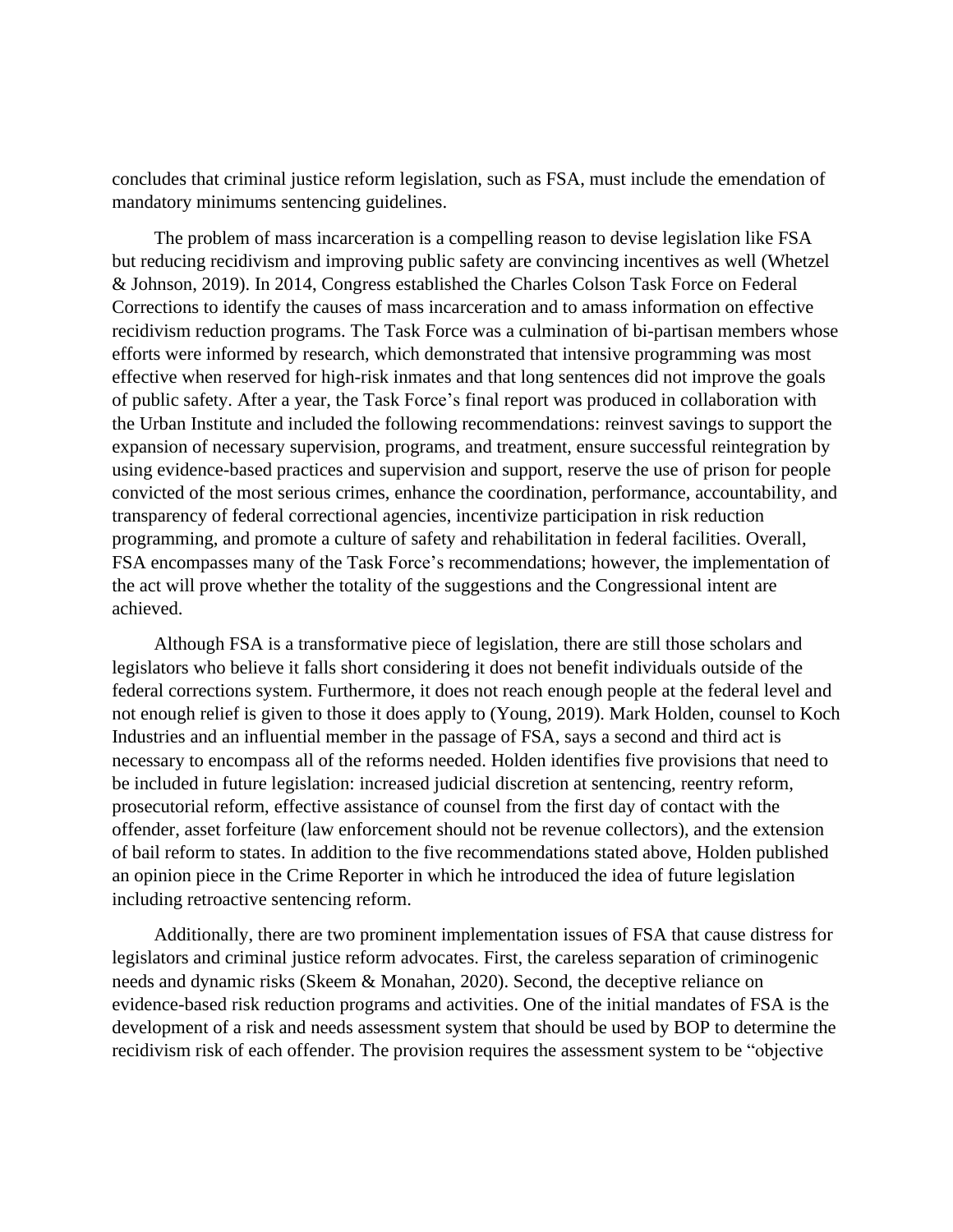and statistically validated" and based on dynamic risk factors (DRF), which are factors that can reasonably be expected to change while an individual is in prison. More specifically, DRF are described as symptom-like features of inmates and their environments, such as their attitudes towards prison staff or their abuse of substances (Heffernan et al., 2019). As of now, FSA separates "risk assessment" from "needs assessment." Currently, the BOP is utilizing the FSA risk assessment instrument known as the Prisoner Assessment Tool Targeting Estimated Risk and Needs (PATTERN) to give each individual offender a recidivism risk score ("First Step Act: BOP Issues RFI," 2019). Furthermore, the needs assessment portion assesses the specific needs of an inmate in order to reduce his or her risk of reoffending. The specific needs seem to be determined by the BOP's use of a medical questionnaire, an unstandardized psychological evaluation, and screening tests for English fluency and educational attainment (Skeem & Monahan, 2020). Apparently, the BOP will primarily use the needs assessment to inform how recidivism risk reduction programs will be delivered to each individual and the risk assessment will only be used to track risk over time and incentivize offenders to participate in such programs. Ultimately, the separation of risk assessment and needs assessment compromise, or severely limit, the act's ability to accomplish the designated goal of providing treatment that targets a prisoner's specific risk factors in order to reduce the likelihood that he or she will reoffend.

The second implementation problem of FSA is the deceptive reliance on evidence-based risk reduction programs. A foundational mandate of the bill is that every prisoner who is eligible will receive evidence-based recidivism reduction programming that is based on his or her specific criminogenic needs. The challenge arises, however, in identifying the programs that actually reduce recidivism. The BOP offers a wide assortment of programs at its institutions all across the nation, and those services are divided into more than 50 categories, 18 of which are considered "national models" that range from spiritual/religious models to cognitive behavioral ones. Out of all the BOP programs, the Residential Drug Abuse Program (RDAP) is the only one to ever undergo a controlled study with a follow-up evaluation period of at least one year. This initiative was operated between 1990 and 1995 and was only provided in halfway houses for those offenders who had a recorded history of serious substance abuse. The program included 9- 12 months of residential drug abuse treatment, which was delivered in a therapeutic and cognitive behavioral community format. Overall, the evaluators of RDAP deemed it to have a "positive but modest effect" on the inmates' recidivism after a three-year follow up period.

The responsibility of BOP to provide FSA-compliant evidence-based initiatives will have to involve the implementation of correctional programs from state prisons that have been shown to reduce recidivism. First, there is evidence to suggest that correctional treatment programs that target a range of risk factors are more likely to reduce recidivism than programs that focus solely on variables with little relationship to recidivism like mental health and self-esteem. Therefore,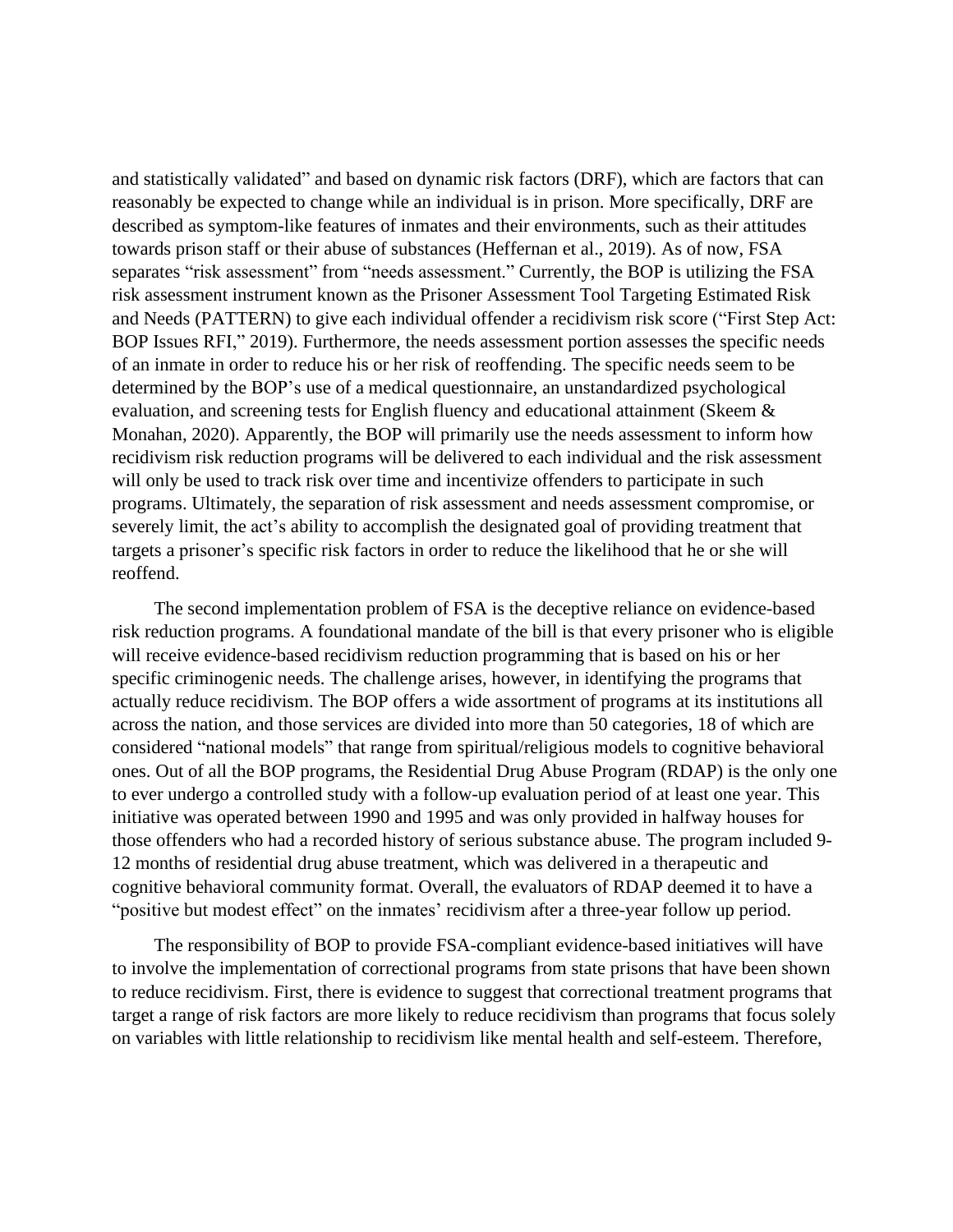the BOP's programs should predominantly address variable risk factors. Second, the most compelling body of evidence on correctional treatment programs show that cognitive-behavioral therapy (CBT) that focuses on risk factors, such as emotional dysregulation, social skills deficits, antisocial peers, and criminal thinking patterns, profoundly reduces the chance an inmate will reoffend. In high-quality meta-analyses of controlled trials, CBT achieves the greatest and most consistent effect sizes, reducing recidivism by up to 50%. According to a recent meta-analysis that evaluated programs for violent offenders, multimodal CBT vigorously prevented both general and violent recidivism. All in all, CBT is particularly effective because it teaches offenders pro-social skills for self-management, problem-solving, and interpersonal interaction. Arguably, if the BOP is to utilize an evidence-based risk reduction initiative like FSA states, it should aim to use a multimodal CBT program and implement the program throughout the entire system.

In a biblical perspective, FSA is a monumental achievement towards ensuring all individuals are treated justly and fairly, regardless of their incarceration. The United States' criminal justice system is a promoter of injustice, specifically when it comes to the rights and treatment of prisoners. In Christianity, the two greatest commands given are to love the Lord with all of one's heart, soul, and mind and to love one's neighbor as oneself. It is important to note that there are no stipulations in the command to love one's neighbor. The reason being, the Bible does not promote discrimination but rather it advocates unity. Therefore, factors, such as age, race, sexual orientation, and socioeconomic status of an individual, should not be taken into account when identifying the manner in which one loves or cares for another. Furthermore, in the book of Psalms, one line of scripture reads, "He loves righteousness and justice; the earth is full of the steadfast love of the Lord" (Holy Bible: New International Version, 2016, Psalm 33:5). The challenge, then, is to correct oppression and promote justice in a governmental system that is designed to persecute specific civilian populations. Thankfully, FSA is a beginning step in seeking justice for those plagued by the inequities of the United States' criminal justice system.

In conclusion, the Trump Administration signed into law the Formerly Incarcerated Reenter Society Transformed Safely Transitioning Every Person Act or the First Step Act (FSA) on December 21, 2018. The act passed by a vote of 360 to 59 in the House of Representatives, which marked a significant bi-partisan achievement and a momentous triumph for legislators and criminal justice reform advocates. The three notable components of the act, sentencing reforms, the reauthorization of the Second Chance Act (SCA), and the development of a risk and needs assessment system, were discussed in detail. In addition, lesser well-known components of FSA were described to ensure the acknowledgment of their importance to the overall objectives of the bill. The key executive agencies, legislative subcommittees, and interest groups involved in the policy process related to FSA were identified. Furthermore, the impact of political stakeholders was evaluated to analyze stakeholder engagement at the various stages of the policy's formation.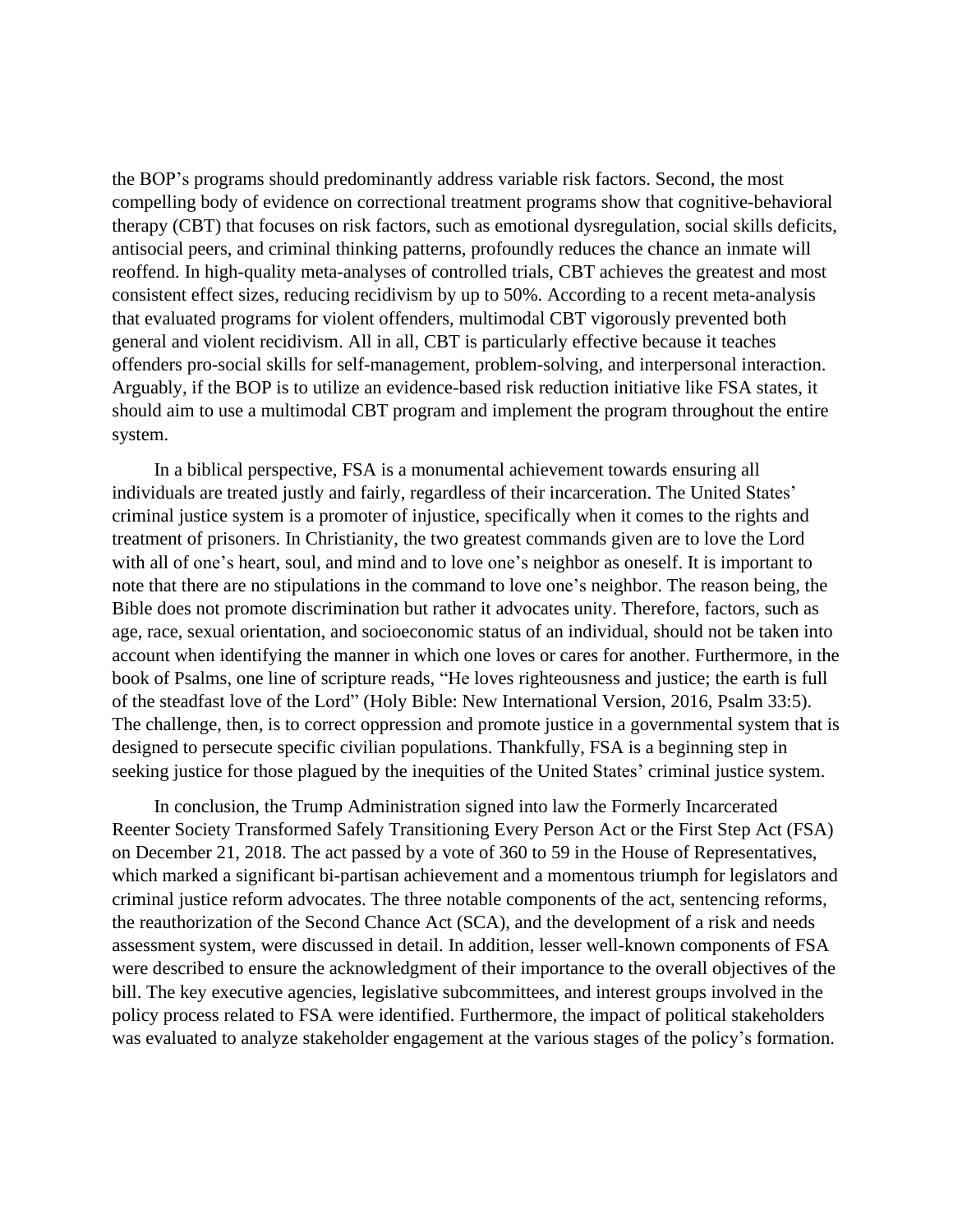Finally, there was a review of the bill's impact on the United States criminal justice system and what the implications were if it was properly implemented and enforced. In the end, FSA is a significant beginning piece of legislation in criminal justice reform; however, proper implementation and further provisions are necessary for the act to achieve its desired objectives.

## Bibliography

Bussert, Todd. "What the First Step Act Means for Federal Prisoners." *The Champion* (2019): 28–36.

"First Step Act: BOP Issues RFI." *Bureau of Prisons*. Last modified January 9, 2019. Accessed January 4, 2021.

[htps://www.bop.gov/resources/news/20191230\\_rfi.jsp.](https://www.bop.gov/resources/news/20191230_rfi.jsp)

Gill, Molly. "Threading the Needle: The FIRST STEP Act, Sentencing Reform, and the Future of Criminal Justice Reform Advocacy." *Federal Sentencing Reporter* 31, no. 2 (2018): 107–111.

Heffernan, Roxanne, Tony Ward, Stijn Vandevelde, and Lore van Damme. "Dynamic Risk Factors and Constructing Explanations of Offending: The Risk-Causality Method." *Aggression and Violent Behavior* 44 (2019): 47– 56.

*Holy Bible: New International Version*. Grand Rapids, Michigan: Zondervan, 2016.

James, Nathan. "The First Step Act of 2018: An Overview." *Congressional Research Service* 1 (March 4, 2019): 1–26.

Nelson, Aaron, and Vicki Turetsky. "Second Chance Act of 2007: Community Safety Through Recidivism Prevention." *Center for Law and Social Policy* 1 (May 20, 2008): 1– 7.

Robinson, William I., and Oscar Fabian Soto. "Passive Revolution and the Movement against Mass Incarceration: From Prison Abolition to Redemption Script." *Social Justice* 46, no. 4 (2019): 121–129.

Skeem, Jennifer, and John Monahan. "Lost in Translation: 'Risks," 'Needs," and 'Evidence' in Implementing the First Step Act." *Behavioral Sciences and the Law* 38, no. 3 (January 28, 2020): 287–297.

Todd, Tracie A. "Mass Incarceration: The Obstruction of Judges." *Law and Contemporary Problems* 82, no. 2 (April 9, 2019): 192–215.

Whetzel, Jay, and Sarah Johnson. "'To the Greatest Extent Practicable' - Confronting the Implementation Challenges of the First Step Act." *Federal Probation* 83, no. 3 (December 2019): 3–13.